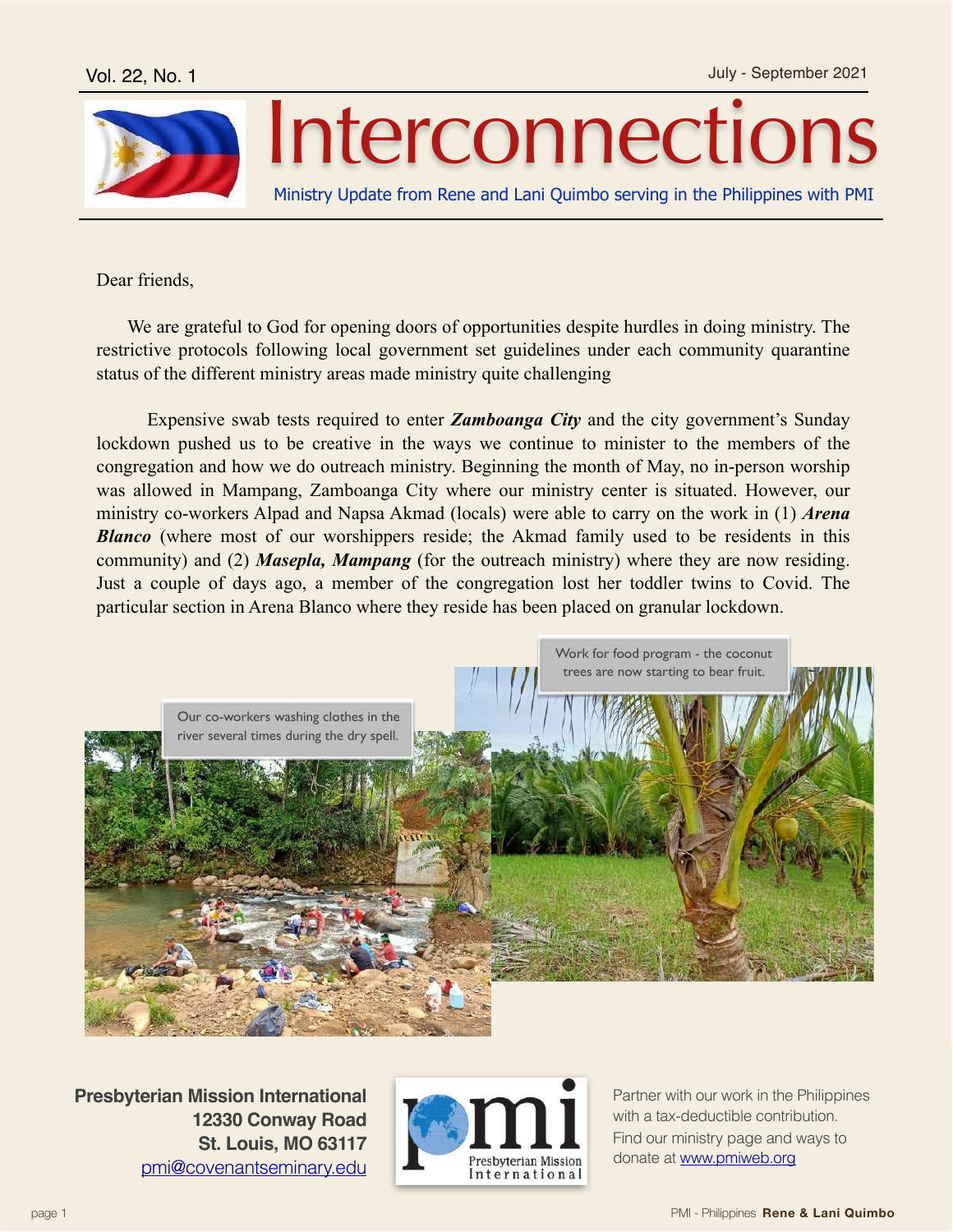Since June of this year up to the second week of September, the quarantine status for *Cagayan de Oro City* and adjacent town of *Opol* had been upgraded to the highest quarantine level which restricts religious gatherings, among others. During this time, Bible studies, prayer meetings, worship ministries were done through cell phones, and for those with internet connection, we do them online. Praise the Lord, beginning this Sunday (September 26), we will be allowed in-person worship in Opol for 16 to 18 people only (must be from 18 to 65 years old only). Worshippers from Cagayan de Oro City continue to participate in the different church programs online.

 In *Lacolac,* we were able to do most of the scheduled prayer walk ministry, in-person devotionals, Bible studies, cell group meetings, prayer meetings children and youth fellowship, and worship services, except during the 1 month lockdown we decided to impose upon the church since there were incidents of Covid positive residents (the elected community head passed away from Covid) but the local government decided not to place our community on lockdown upon finding out that there was not enough government funds to provide the essential needs of residents in the community.